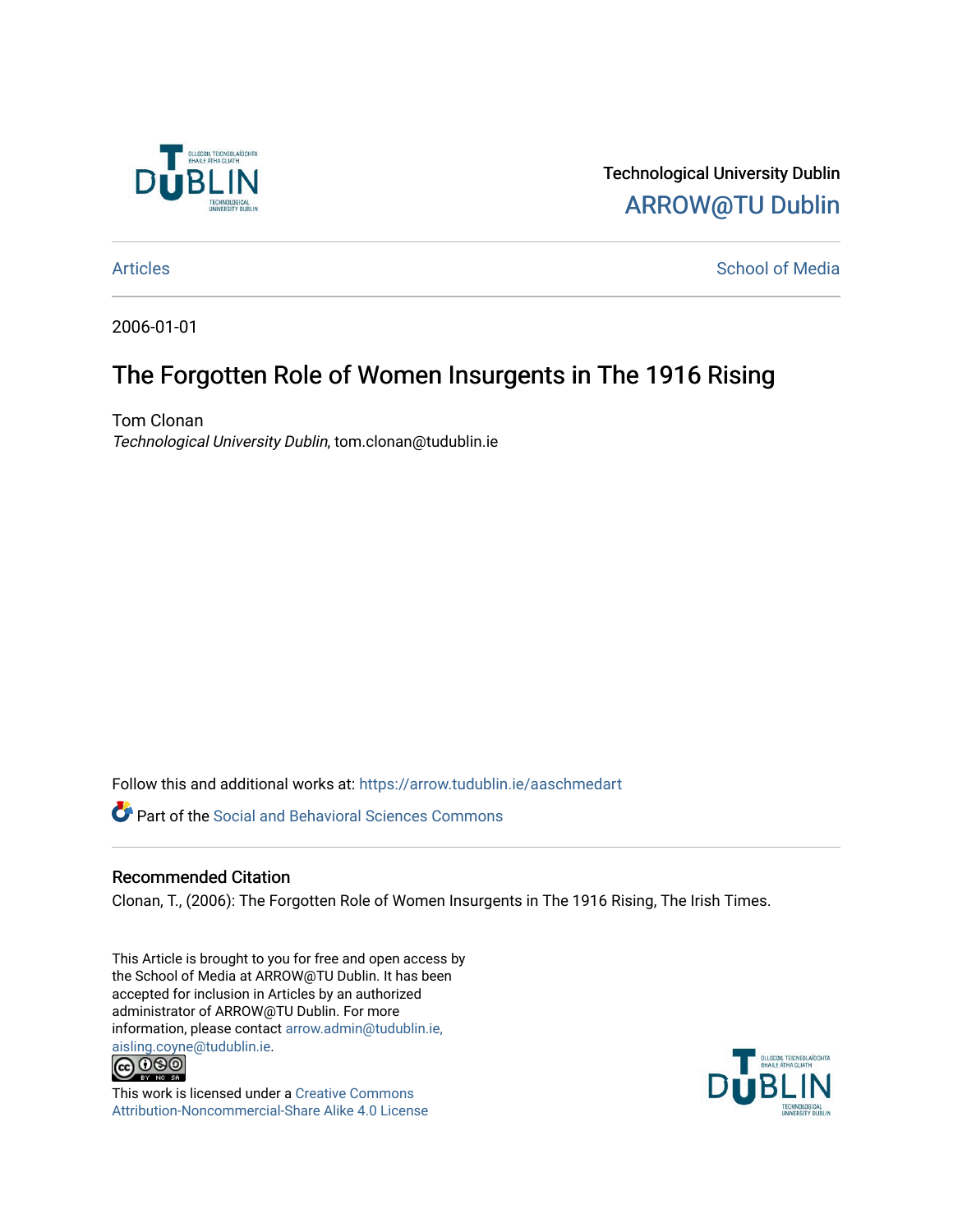The Women of 1916

War is normally spoken of in the exclusively masculine sense – particularly by those with no experience of combat. Historical accounts of war tend to describe conflict almost solely in terms of male participation as combatants - thus reinforcing the myth of combat as an exclusively male preserve.

In a similar vein – despite the de facto role that women have always played in war and combat - the current debate around our commemoration of the Easter Rising consists of a highly gendered discussion on reclaiming a legitimate remembrance of this problematic event from certain 'men' of violence who would no doubt purport to trace a direct lineage to the 'men' of 1916 or even the 'men' of 1798.

The almost uniform references in this debate to the 'men' of 1916 masks the direct role – as combatants - that women played in the liberation of the state. In the current debate on the true meaning of the impending 1916 commemoration ceremonies, it is imperative - for our fullest understanding of the true significance of the Easter Rising - to acknowledge the role that women played in it.

Contemporary accounts suggest that up to ninety women participated in the citywide rebellion of Easter 1916. Sixty or so were members of Cumann na mBan. Established in 1913 by a female committee, the constitution of Cumann na mBan – aside from a comprehensive commitment to an equality agenda – contained explicit references to the use of force by arms against crown forces in Ireland. Under its constitution, the primary aim of the organisation was to 'Advance the cause of Irish liberty' and 'To teach its members First Aid, Drill, Signalling and Rifle Practice in order to aid the men of Ireland'.

Weapons training became an integral part of Cumann na mBan's core activities. For example, in addition to the rifle training mentioned in their constitution, documents held at Military Archives in Dublin show Cumann na mBan members including a Ms. Lily O' Connor to have been 'highly proficient' in the use of a wide range of weapons including Webley, Colt and Smith and Wesson revolvers.

On the day of the rising, forty such women – including Winifred Carney who arrived armed with both a Webley revolver and a typewriter– entered the GPO with their male counterparts. By nightfall, women insurgents were established in all of the major rebel strongholds throughout the city – bar one. Eamon de Valera, located in Boland's Mill had no women under his command. According to some sources, de Valera steadfastly refused, in defiance of the orders of Pearse and Connolly to allow women fighters into the Boland's Mill garrison. One Cumann na mBan member who fought in the rising, Sighle Bean Ui Donnachadha later remarked, 'De Valera refused absolutely to have Cumann na mBan girls in the posts … the result, I believe, was that the garrison there did not stand up to the siege as well as in other posts'.

The women in the rebel garrisons fought alongside the men and were not confined – as is commonly believed – to nursing duties or other 'feminine' pursuits such as making tea and sandwiches for the fighting men.

Constance Markiewicz for example, - armed with a pistol - during the opening phase of the hostilities shot a policeman in the head near St. Stephen's Green. Later, Markiewicz along with other female fighters - after a day of carrying out sniper attacks on British troops in the city centre - demanded that they be allowed to bomb the Shelbourne Hotel. Their superior officer, Michael Malinn refused on the grounds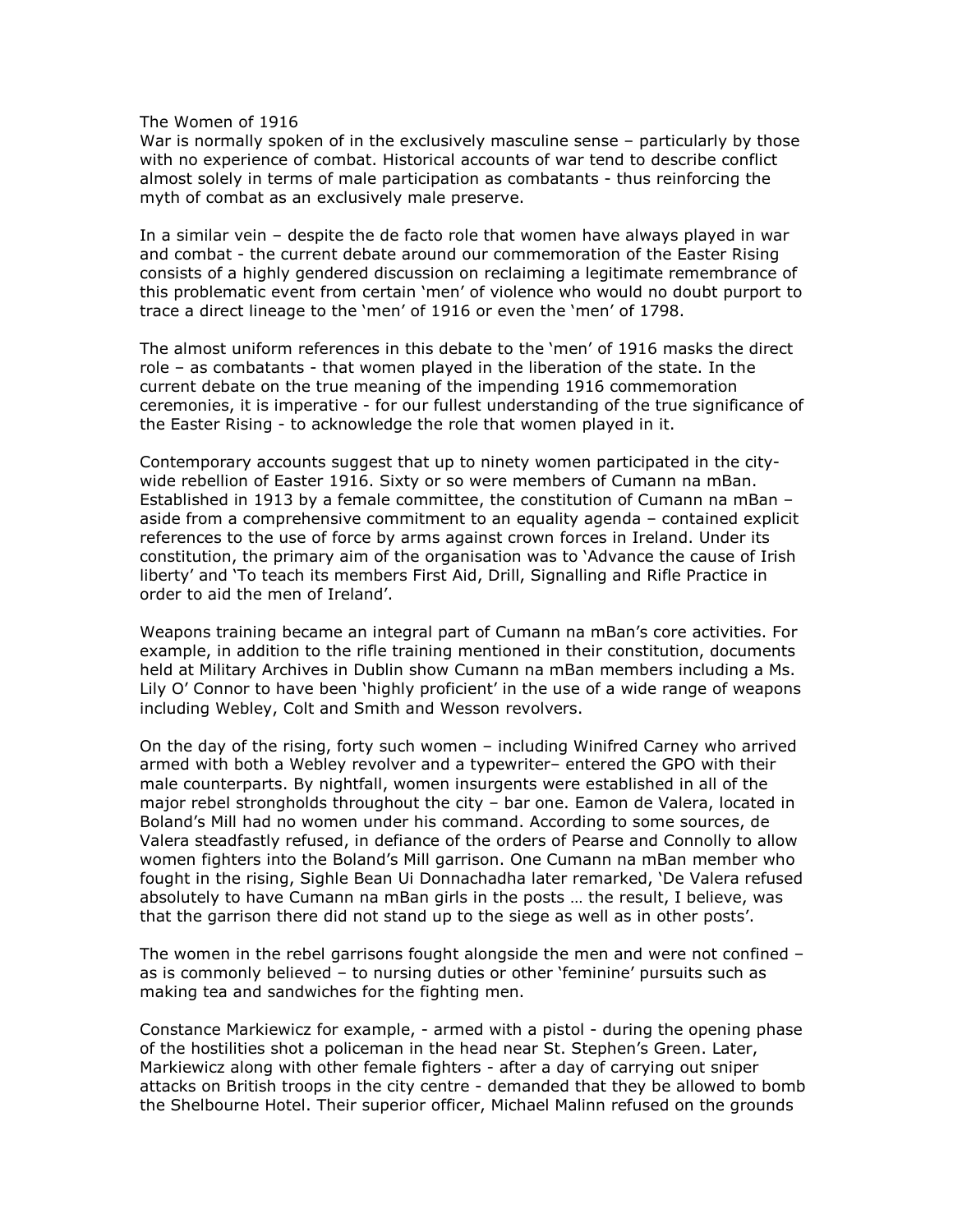that the risks to the women were 'too great'. According to contemporary accounts, Markiewicz's indignant reply was that the Republican Proclamation stated that women were now equal and that they had the same right to risk their lives as the men. Mallin relented and a number of women were shot en route to the Shelbourne. In a related incident, volunteer Margaretta Keogh was shot dead outside the South Dublin Union.

Margaret Skinnider, a Glasgow schoolteacher who had heard about the rising through suffragette contacts traveled to Ireland during her Easter holidays to join the armed struggle on the basis that it promised equal status for women under the Republican proclamation – a revolutionary idea at the time. She arrived – miraculously – by bicycle and managed to join the garrison at the Royal College of Surgeons. Later, on being shot and captured by British troops near Harcourt Street, she was imprisoned and sentenced to death by the military authorities. Later, whilst on hunger strike her sentence was commuted to life imprisonment. She was subsequently released and returned to Scotland to write a memoir of her activities entitled 'Doing My Bit For Ireland'.

Another sizeable contingent of women, mostly members of the Irish Citizens Army also fought during the rising. The Irish Citizens Army expressly committed its female members to combat during the insurrection and women from this organisation played a vital role in a failed attack on Dublin Castle – from the rebel's point of view, the most potent symbol of British occupation and oppression.

Under the command of Sean Connolly, a contingent of ten men and nine women – armed with revolvers – launched an attack on the gates of Dublin Castle. Failing to gain entry, they fell back and occupied City Hall. Later, the rebel garrison at City Hall was surrendered to British forces by Dr. Kathleen Lynn - the only officer present. At first, the British refused to take the surrender from a woman and seemed at odds as to what to do with the women they encountered in the various garrisons throughout the city. Initially, the British military authorities simply asked the women to 'go home'. They refused. Many, like Kathleen Lynn were sentenced to death. Those sentenced to death went on hunger strike and succeeded in having their sentences commuted to life imprisonment. Eventually, they were released. Kathleen Lynn - the first female medical doctor to be elected a resident doctor to the Adelaide Hospital – subsequently went on to found St. Ultan's Hospital in Dublin's city centre where she initiated Ireland's first immunisation programme for children.

As the rising ground to a halt under a ferocious British onslaught, women all over the city surrendered with their male counterparts. In the GPO, Pearse selected Elizabeth Farrell to present the surrender to the British authorities. Rose Mc Namara, the officer in command of the female detachment at the Marrowbone Lane Distillery presented the surrender of herself and twenty one other women to the British. A subsequent account of that surrender - held at Military Archives - comments, 'The women of the garrison could have evaded arrest but they marched down four deep in uniform along with the men. An attempt was made to get them to sign a statement recanting their stand but this failed. Miss Mc Namara who led the contingent went to the British OC (Officer Commanding) and explained they were part of the rebel contingent and were surrendering with the rest'.

In the years that followed, women played a high profile role in the fledgling Republic. Six women deputies were elected to the first Dail of May 1921. Forty three women were also returned to borough and district councils. Kathleen Clarke, the first female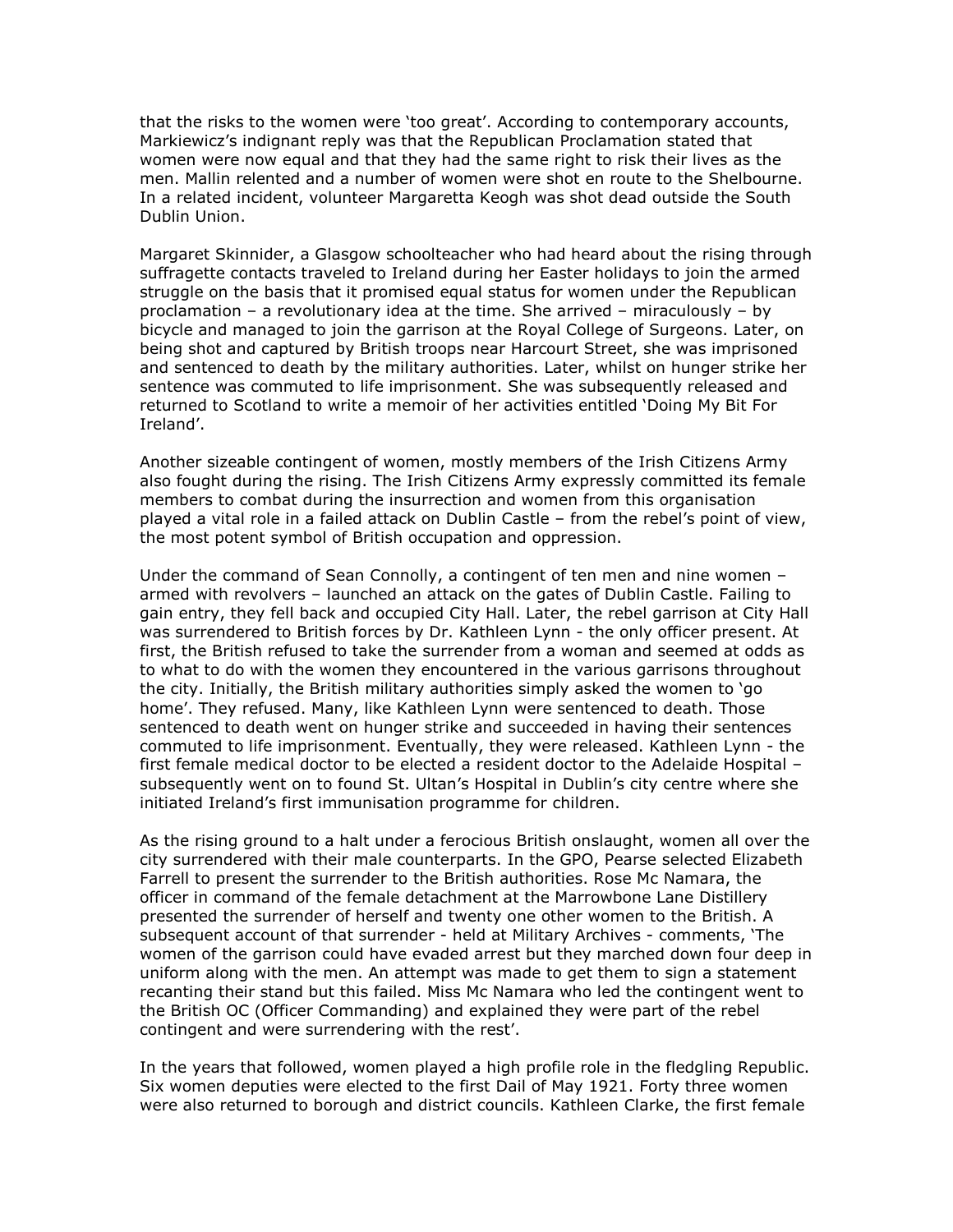Lord Mayor of Dublin was elected in this period. Women also served as judges in the Sinn Fein courts between 1919 and 1921. All of these developments for women – revolutionary when compared with the lot of women elsewhere in Europe at the time - were consistent with the renewed and newly stated aims of Cumann na mBan. In 1921, Cumann na mBan reiterated at its annual convention that its primary aim was 'To follow the policy of the Republican Proclamation by seeing that women take up their proper position in the life of the nation'.

However, as the country descended into civil war in the early 1920's, the newly founded Free State reverted to traditional Catholic values. The women of Cumann na mBan found that their ongoing anti-treaty revolutionary activities – already well outside the prescribed gender roles of the time – were now deemed not only 'unseemly' by a deeply conservative Irish establishment but also a significant threat to the security of the state.

A London newspaper at the time, 'The Sunday Graphic' published an article carrying the headline 'Irish Gunwoman Menace' which described Irish women as 'trigger happy harpies'. In a pastoral letter issued in October 1922, the Catholic hierarchy in Ireland urged all women to desist from revolutionary activities. The government of the Free State banned Cumann na mBan in January 1923 and opened up Kilmainham Jail as a detention prison for 'suspect' women. Minutes of the Executive Council of the Senate and Army Intelligence reports of the period – held at Military Archives – identify female dissidents at the time as a primary threat to the security of the state. The then Minister for Home Affairs described the female dissidents as 'hysterical young women who ought to be playing five fingered exercises or helping their mothers with the brasses'.

Slowly but surely, the women were deterred from continuing in their dissident activities as greater numbers were arrested and interned. Some remained defiant. In 1922, Maire Comerford found herself inside the Four Courts which was being shelled by the newly formed Free State Army. She later recounted the manner in which 'The building was shelled through and enveloped in flames. It was time for all of us to leave or surrender. I rode off through the smoke and the ruined buildings on my bicycle. I had stayed almost to the end and had cheated the enemy'.

Comerford was subsequently arrested for her part in a plot to kidnap the then Taoiseach, W T Cosgrave. She was shot whilst trying to escape. She resorted to hunger strike and was eventually released. A final handful of women continued the struggle single-handedly. Armed with a revolver a Ms Eithne Coyle held up the evening train at Creeslough and set fire to all of the newspapers on board. For a month she continued hijacking and burning trains.

In order to facilitate these ongoing revolutionary and political activities, Cumann na mBan operated city-wide crèches to release women for active duty. In documents held at Military Archives in Dublin, a Free State army officer describes raiding a 'baby club' at 21, Werburgh Street Dublin, where 'seditious' papers were seized. Other papers seized by the military authorities at the time reveal a great deal about the wider military activities of female volunteers. One letter from the Intelligence Department of the IRA –  $1<sup>st</sup>$  Northern Division – to female 'Operative No. 23' states, 'Girls can get any amount of information from most men. Get them going. Don't think there is anything ignoble about army intelligence work. There is not – decidedly not. No army can move an inch or win the slightest victory without it. Help us move miles. Help us win victories. Realise your own importance – we